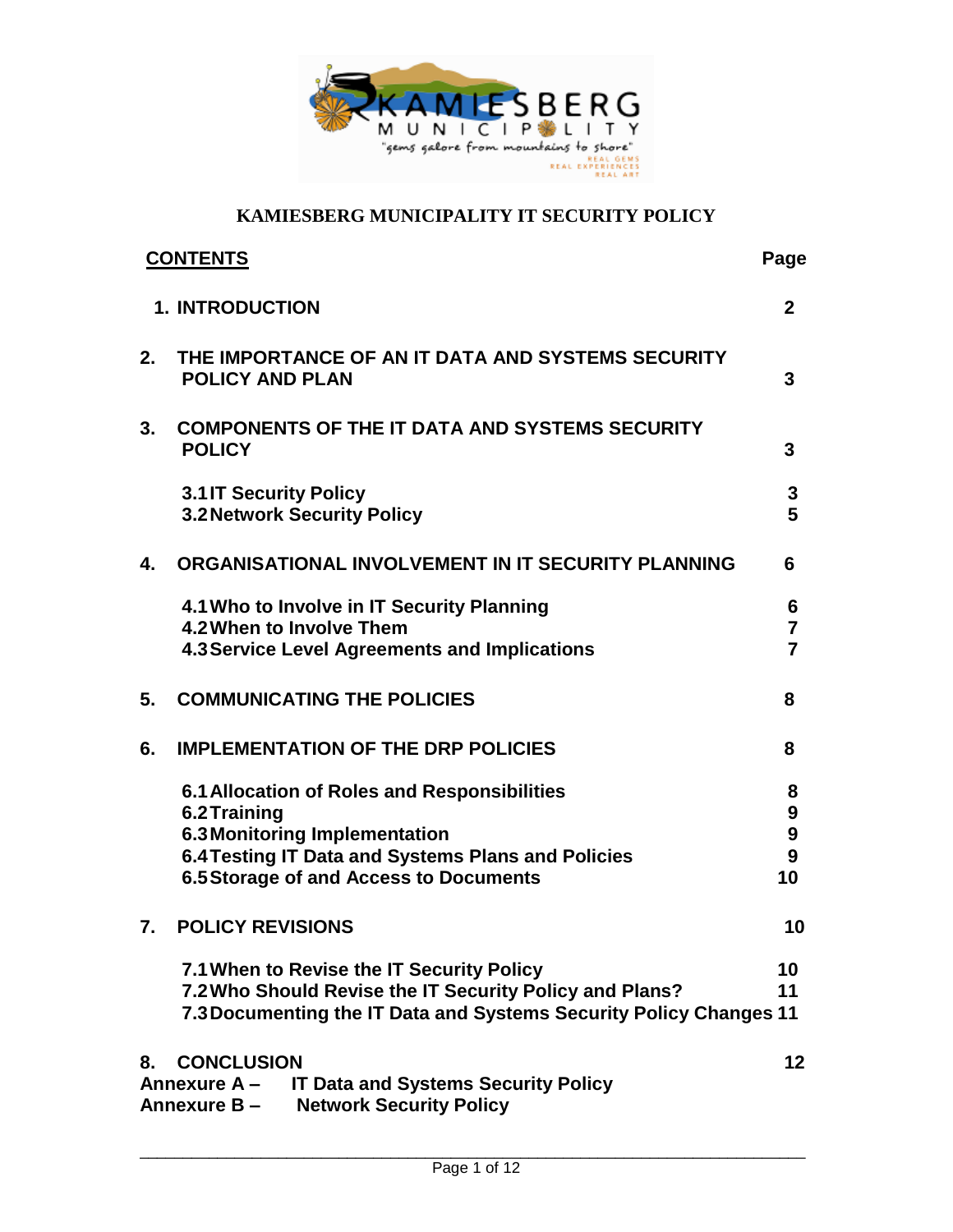

# <span id="page-1-0"></span>**1. INTRODUCTION**

IT data and systems security planning, for which the manager of the IT function is responsible, is the section that deals specifically with the application and management of security, both physical and logical, for securing Kamiesberg Municipality data and systems against unauthorised access, modification, destruction and usage. The operational security plan, for which the designated security manager is responsible, is the section that deals with IT security issues, breaches, recovery and prevention of unauthorised access. The operational security plan is derived from the security policy and must be applied to all data, systems, infrastructure and users of Kamiesberg Municipality IT systems.

The purpose of the IT Data and Systems Security Policy is to set guidelines to be adhered to by all affected environments within Kamiesberg Municipality. It also ensures a co-ordinated synergy towards the designing and implementing of Security Plans and solutions throughout Kamiesberg Municipality.

In terms of risk management, security planning philosophy is one of "prevention is better than cure". All reasonable, justifiable and cost effective precautionary measures should be taken to prevent the unauthorised access to data and systems of Kamiesberg Municipality. The security policy governs access to municipal data and systems on the principle of need-toknow.

Information security requires the participation and support from all staff (including consultants, contractors, and temporaries) who will be provided with sufficient training and supporting procedures / policies to allow them to properly protect and manage Kamiesberg Municipality information assets.

It is the responsibility of all municipal staff to report any software malfunctions, security incidents, suspected viruses, faults, weaknesses or threats observed or suspected to systems or services to the Helpdesk, Information Security Officer or manager responsible for information/system security as soon as possible to enable the volumes and costs of incidents and malfunctions to be quantified and monitored.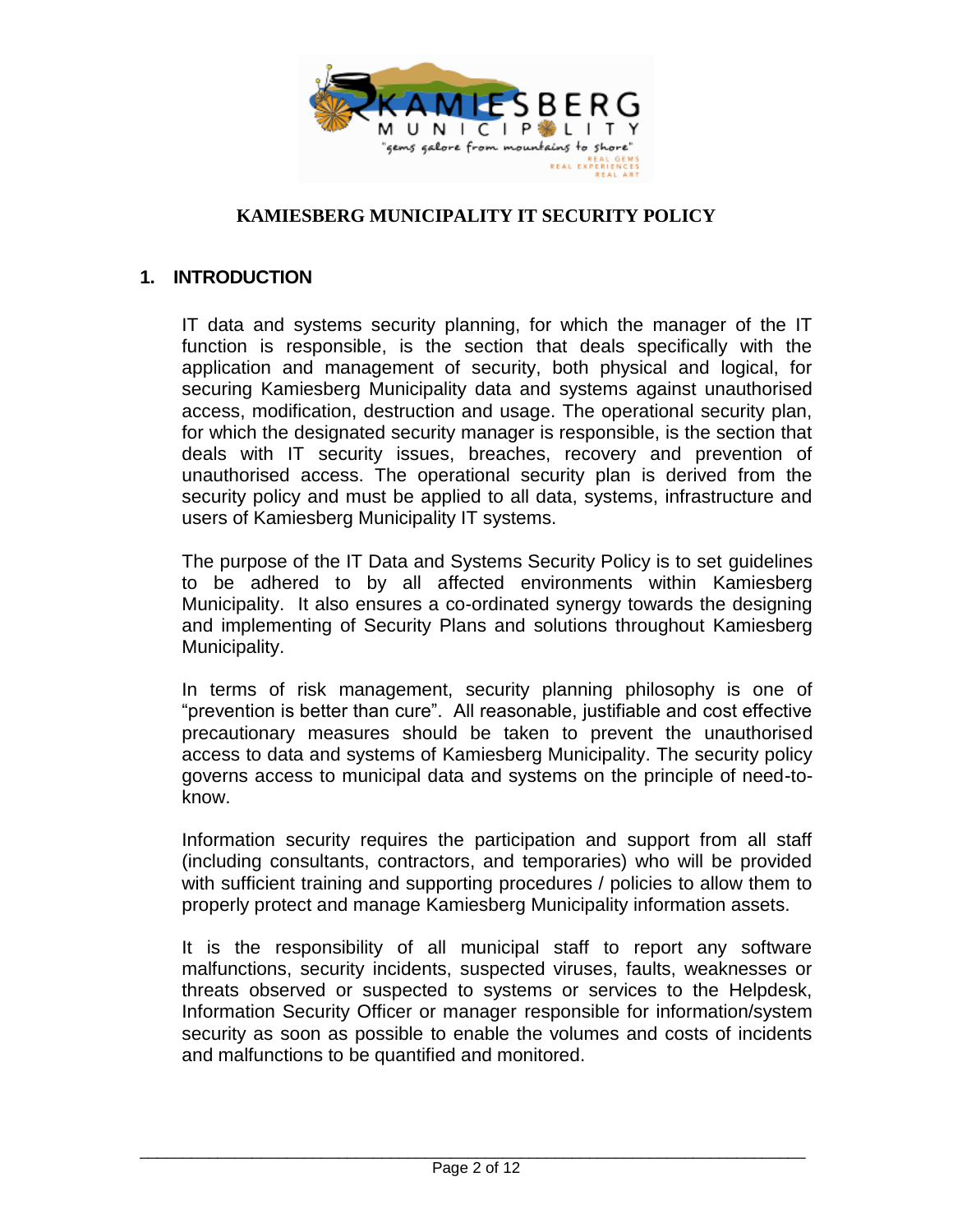

### <span id="page-2-0"></span>**2. THE IMPORTANCE OF AN IT DATA AND SYSTEMS SECURITY POLICY AND PLAN**

By defining an IT security policy and planKamiesberg Municipality prepares itself for the possibility of unauthorised access attempts, malicious code, E-mail bourn attacks and unauthorised data and system access internally from staff. A security policy and plan is essential for the day to day operations of Kamiesberg Municipality. Failure to prepare for the possibility of attacks on the systems and data of Kamiesberg Municipality would result in a loss of data, systems and access to confidential and sensitive systems and information by unauthorised individuals or groups.

It is important that the IT security plan and policy be defined within the framework of an organisation wide effort to adhere to security measures and prepare defences against system based attacks. The IT systems are a component of the overall organisation and it must be recognised that IT provide critical support services. Without the IT systems, many of the organisations key processes would stop and financial and /or loss of life may result.

#### <span id="page-2-1"></span>**3. COMPONENTS OF THE IT DATA AND SYSTEMS SECURITY POLICY**

The data and systems security plans and policies consist of two main documents. The IT Security policy statement and Network Security Policy that governs access to the network and connects from external networks to the internal network. Each of these documents is briefly described below.

# <span id="page-2-2"></span>*3.1 IT Security Policy*

The IT Security policy lays down the rules for obtaining, granting and managing access to Kamiesberg Municipality data and systems. The policy also specifies minimum requirements for systems configurations, password composition/formats and maintenance of audit trails and reporting on security events.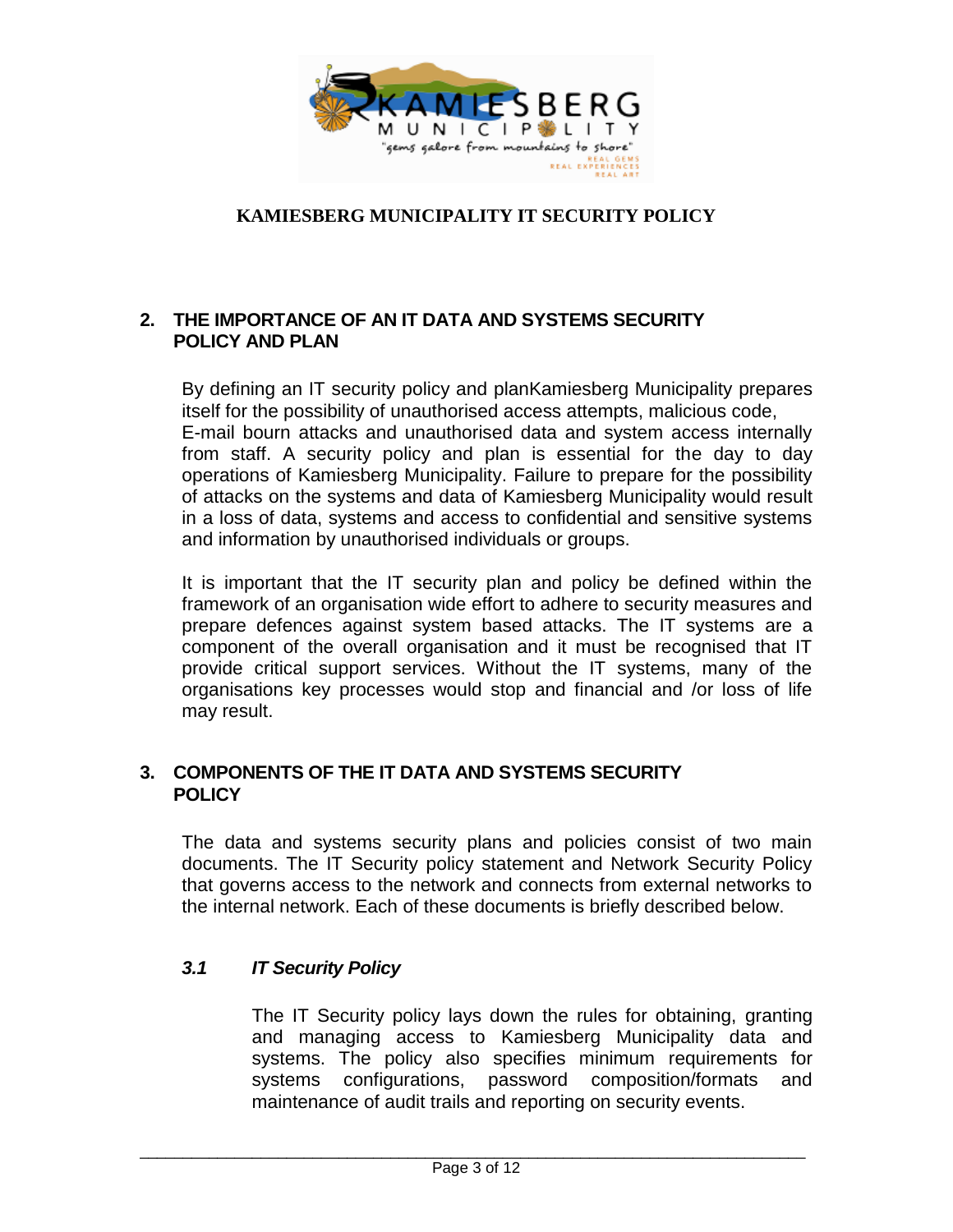

The IT Security policy is divided into the following main sections:

- 1. Preamble, purpose of the policy and justification or requirement for an IT security policy.
- 2. The purpose of the policy in terms of the policies objectives and goals.
- 3. Scope of the policy, which defines the limits of the policy in term of what areas of IT are included and which are excluded as well as why those areas are excluded.
- 4. General guidelines for the application of the policy and who should administer and enforce the policy.
- 5. A definition of information security.
- 6. High level information security principles that set out the principles for the formulation and application of an IT Security policy.
- 7. Generally applicable policy statements that are not specific to a department or system, but can be applied in general to areas requiring security.
- 8. The Management Policies which specify ownership of the policy, some roles and responsibilities and security procedural requirements that must be applied and adhered to by all. The management policy statements also specify access to systems, monitoring and minimum specifications for security measures.
- 9. A User Policy that all users and managers of data (regardless of form – hardcopy or electronic), must apply and adhere to. Failing which disciplinary action may result.
- 10. Any Legal and Regulatory requirements that may apply to IT security in municipalities.
- 11. Disciplinary code of practise for breaches of the policy.
- 12. A high level implementation plan.
- 13. The effective date from which the current version of the security policy will apply.
- 14. A compliance statement accepting the provisions of the policy and responsibilities that may apply to the user.

An IT Security policy template is provided as **Annexure 2A**.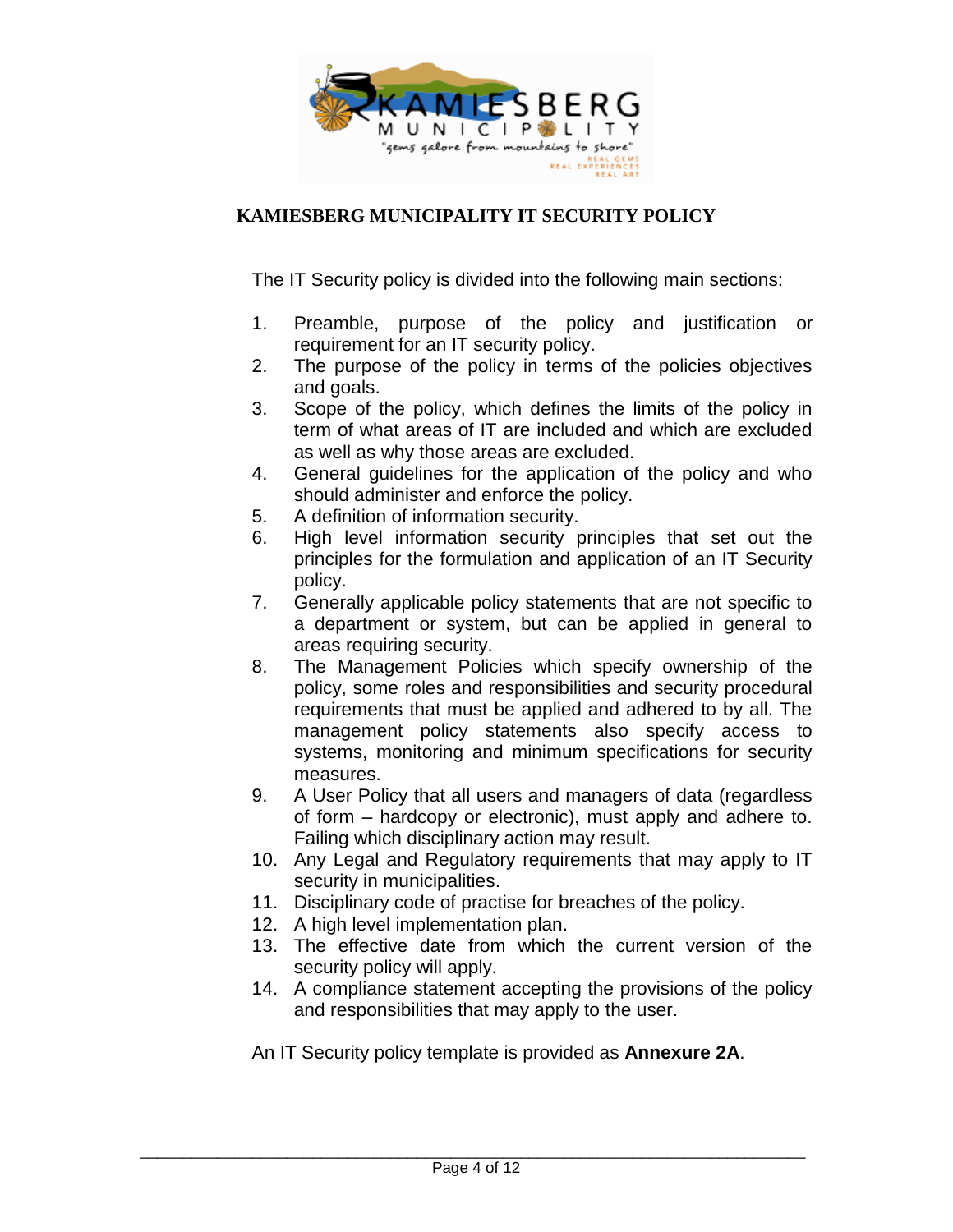

# <span id="page-4-0"></span>*3.2 Network Security Policy*

The Network Security Policy support the overall IT Security Policy, but deals with specific issues around the connection of networks to other networks and organisations, World Wide Web access and security measures and access control regulating who may access the network and when such access may occur. The policy also specifies what documentation should be maintained and when it should be updated and how risk should be assessed when connecting third parties to the network or allowing external access to the municipal data and communications networks.

The Network Security Policy is divided into the following main sections:

- 1. Purpose and objectives of the policy.
- 2. Background to the need for Network Security and Access control procedures.
- 3. Scope of the policy that sets out the extent of the reach of policy and what in included and what is excluded.
- 4. Terminology definitions for clarity and a common understanding of terms used in the policy.
- 5. The main Policy statements that set out the rules and security procedures to be applied to the network.
- 6. Policies governing the reporting and logging of security incidents.
- 7. A summary of the main responsibilities of key role players and municipal official duties.
- 8. A statement with regards to the application of disciplinary procedures for failure to apply the policies set out in the document.
- 9. The effective date from which the current version of the security policy will apply.

The Network Security Policy template is included as **Annexure 2B** to this document.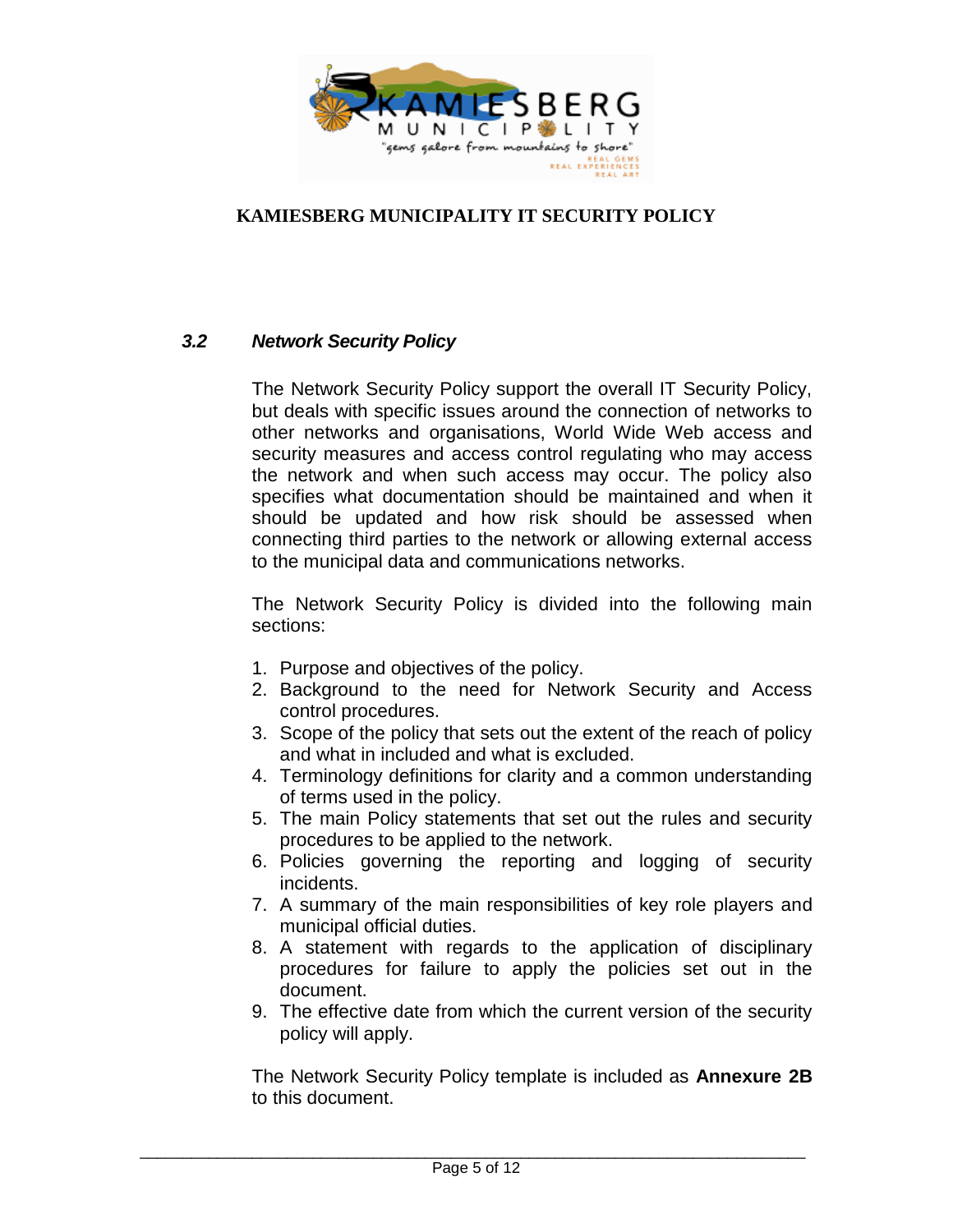

# <span id="page-5-0"></span>**4. ORGANISATIONAL INVOLVEMENT IN IT SECURITY PLANNING**

It very important that IT Security planning and processes do not take place in isolation from the rest of the organisation, indeed data and systems security is the responsibility of all stakeholders in Kamiesberg Municipality – this includes all users of the municipal systems. For this reason, IT security planning and management normally involves users and managers from all departments as access requirements need to ensure that users have access to the data and systems required for their daily duties. The IT Security plan should also integrate with the municipal disaster recovery and planning processes. The IT security policies and access controls must be clearly communicated to all managers and users of the municipal IT systems. Training on the policies must be included in the general training of staff and municipal officials and in induction training.

### <span id="page-5-1"></span>*4.1 Who to Involve in IT Security Planning*

In order to ensure comprehensive IT security management, policies and plans are developed, it is essential to involve the broader organisation and respective departments, key service providers and third parties involved in the provision of systems, hardware, applications, skills and other materials.

The data and systems access requirements must be defined from a departmental level and include all users, all jobs and functions within Kamiesberg Municipality.

The IT disaster recovery team should therefore include members from the disaster planning and management committee and heads of departments to ensure that all critical systems are included in the plan and that systems security and access requirements are correctly defined. Third parties and IT suppliers and service providers (Telkom's, Eskom, Banks, IT service providers, etc.), should also be included as these organisations will be responsible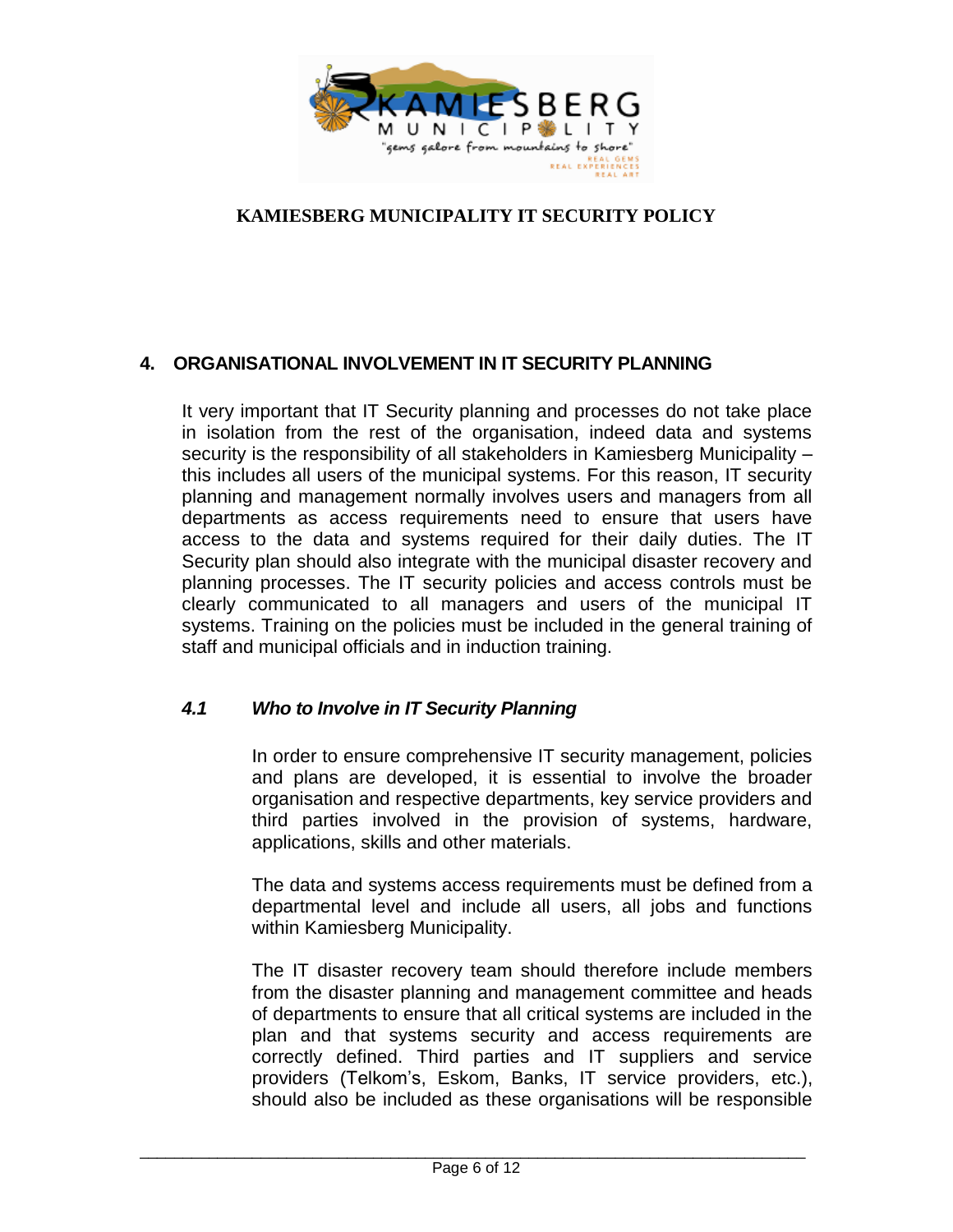

for supplying services and may have or require access to the municipal data stores and systems. The vendors of security products and systems are often required to provide configuration and maintenance services to Kamiesberg Municipality. Steps must be taken to ensure that they are included in the security definition process and that they fully understand and comply with security, confidentiality and non-disclosure requirements. Any potential weaknesses or problem areas noted and it should be ensured that any risks that may exist are mitigated.

It should be noted that external organisations may be dependent on services provided by Kamiesberg Municipality. Therefore, these organisations may request to review or be involved in the municipal IT and data security planning process to ensure that they have full understanding of dependencies between their organisation and Kamiesberg Municipality.

#### <span id="page-6-0"></span>*4.2 When to Involve Them*

The key members of the security management department or committee should be involved in the planning process and policy definition from the start to ensure that any external IT dependencies or requirements are fully understood and incorporated into the IT level policies and plans. Third parties can be involved as and when required, but particularly during the negotiation of replacement systems.

#### <span id="page-6-1"></span>*4.3 Service Level Agreements and Implications*

As service level agreements may be defined between the IT department and other organisational departments, provision should be made in the Security policies and plans for their suspension or modification during an attack or security breach.

Attention should be given to externally agreed service level agreements and the impact of these data and systems security planning and enforcement. It may not be possible to meet certain service level agreements, by identifying these and discussing the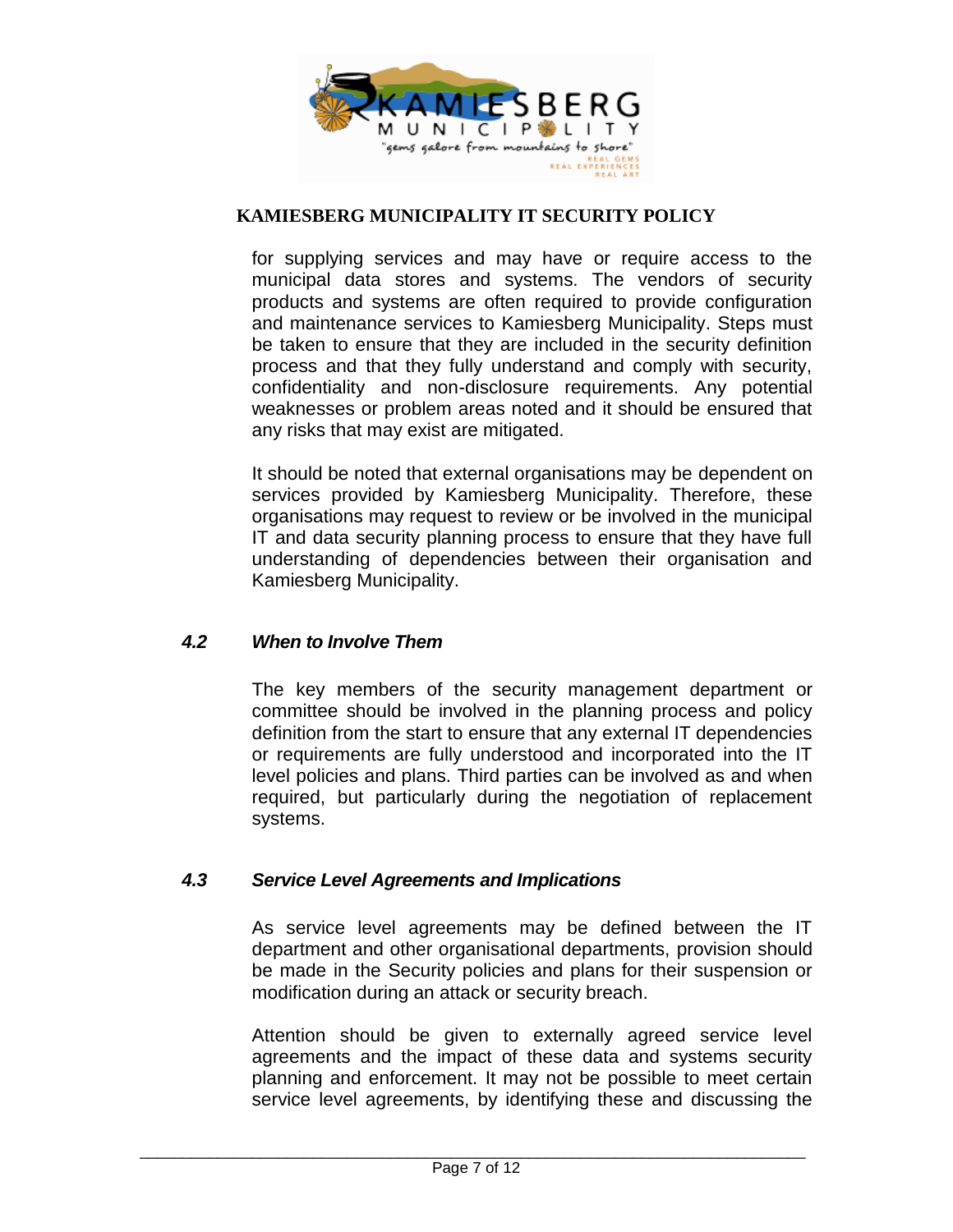

implications with the respective parties beforehand, disagreements and conflicts can be avoided during the period when co-operation between parties is a key to successful management of the breach.

# <span id="page-7-0"></span>**5. COMMUNICATING THE POLICIES**

All policies, security plans and responsibilities must be communicated to the department heads, the members of the security department or committee and particularly to all resources within the IT function. Those individuals that have specific roles and responsibilities in terms of the policies and plans must be briefed in detail on the requirements for performance that will be demanded of them during the application of controls, procedures or investigations and systems recovery processes.

All staff should be provided with training on the requirements for data and systems security and the responsibilities of each staff members to uphold the security policies and raise any suspicion of breach of the policies or systems. The objective of this training should be raise awareness for the need for data and systems security. All new joiners to Kamiesberg Municipality must receive training on the policies upon joining in the induction program.

#### <span id="page-7-1"></span>**6. IMPLEMENTATION OF THE DRP POLICIES**

Policies and plans are only effective if properly implemented. By implementation it is meant that the policies and plans are documented, communicated and fully understood by all relevant role players. Implementation is only complete when individuals with defined roles and responsibilities are fully trained to carry out the tasks and responsibilities in accordance with the policies and plans. The following sections briefly discuss the implementation of policies and plans.

#### <span id="page-7-2"></span>*6.1 Allocation of Roles and Responsibilities*

Implementation of each section of the policies and plans and the tasks contained therein must be formally allocated to individuals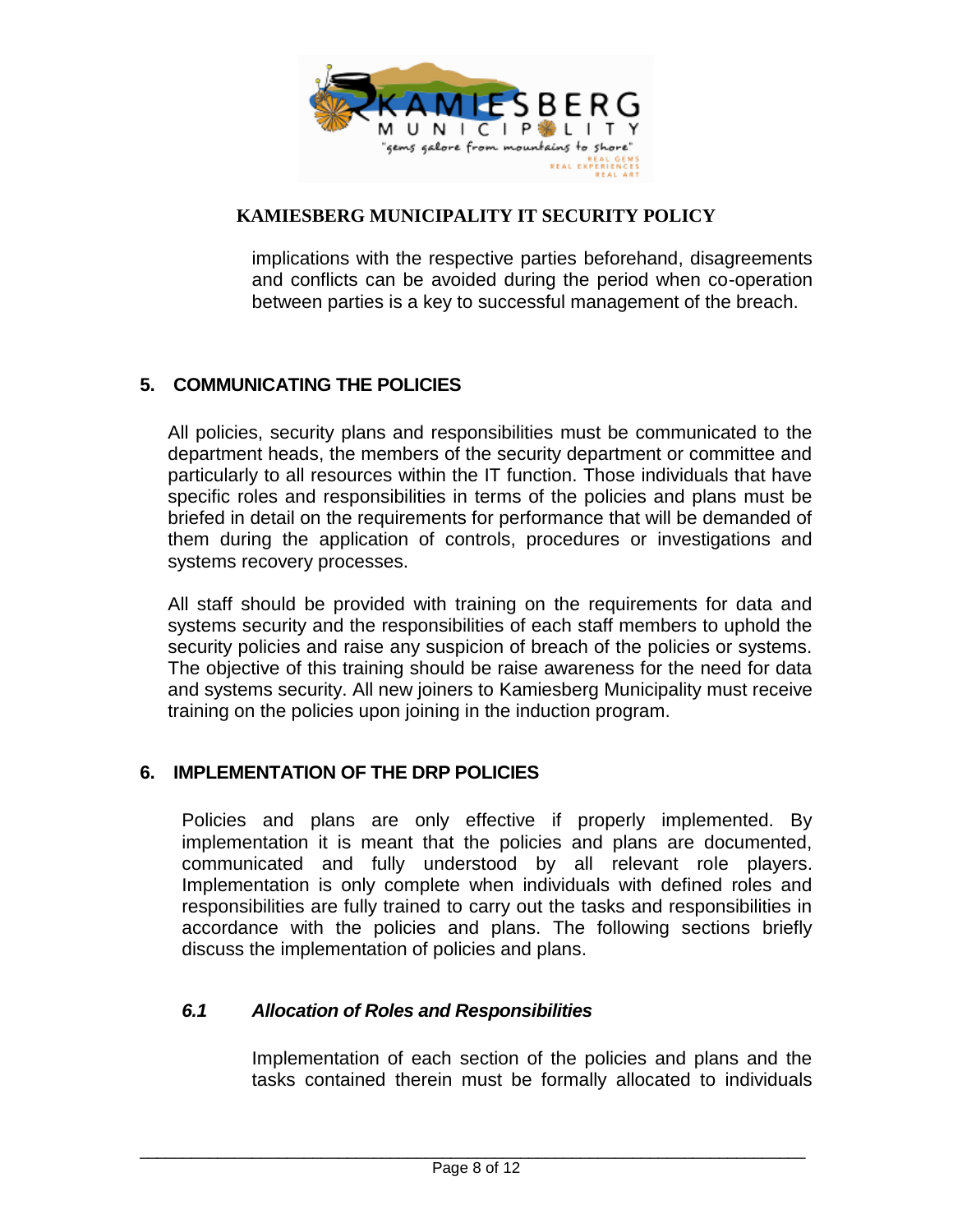

who must formally accept the responsibility for the adherence to and implementation of the policy or activity.

# <span id="page-8-0"></span>*6.2 Training*

Once the roles and responsibilities have been allocated and accepted by the individual resources, training on the policy, procedures and plans must be provided. The training must create the capacity to implement, adhere to and monitor the respective areas of responsibility. The role players must fully understand the importance of the policies and plans and how each procedure and sub section contributes to the overall security management program. Ideally, an understanding of the overall security plan must be conveyed to each resource.

#### <span id="page-8-1"></span>*6.3 Monitoring Implementation*

Once implementation in underway, all the tasks and activities must be monitored to ensure adherence to the policies and plans laid down. Corrective actions must be instituted to rectify any deviations from the policy. All audit trails and system reports should be reviewed on a daily basis to ensure that no system breaches have occurred and that non unauthorised system access has been attempted. Action plans to address any security breaches or failed access attempts must be formulated and implemented immediately upon the acknowledgement of such an event.

#### <span id="page-8-2"></span>*6.4 Testing IT Data and Systems Plans and Policies*

Once implementation is complete and all training has been provided, the IT security plans and policies must be tested to ensure that the function as expected. The security plans must be periodically tested to ensure that all security facilities and systems controls function and that no changes are required to processes and procedures. The security plans should be tested after every major system change or change in responsibilities and roles.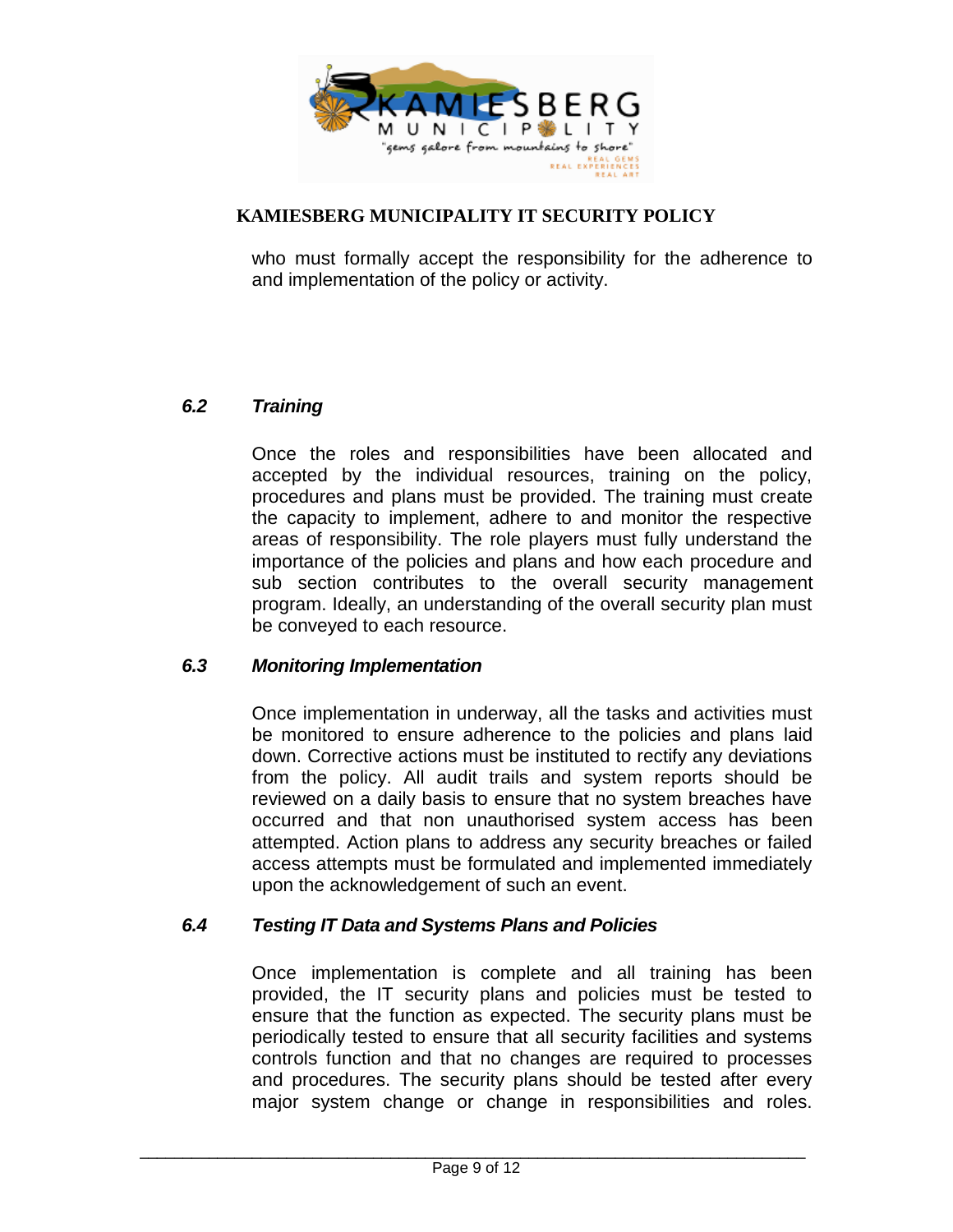

Regular testing will uncover any weaknesses in the security plan and processes and will help to identify where the processes can be optimised and where additional training is required.

# <span id="page-9-0"></span>*6.5 Storage of and Access to Documents*

All relevant documentation, policies, procedures, plans, checklists, etc., must be stored in a safe location where it can be secured from tampering but is also easily accessible in the event of an emergency.

# <span id="page-9-2"></span><span id="page-9-1"></span>**7. POLICY REVISIONS**

#### *7.1 When to Revise the IT Security Policy*

Policies and plans should be reviewed from time to time to ensure that they take any system and procedure changes into account. More specifically, policies and procedures should be reviewed when any of the following events occur:

- A new system is implemented.
- A major component of a system has changed or a component change would result in a different security procedure.
- A change in staff occurs or a re-allocation of responsibilities is required.
- A change of supplier takes place or a supplier contract in moved to a different vendor.
- There is a major change in the cost components and budget requirements to administer and secure a system.
- A higher level of efficiency in the security procedures is required to reduce risks to the data and systems.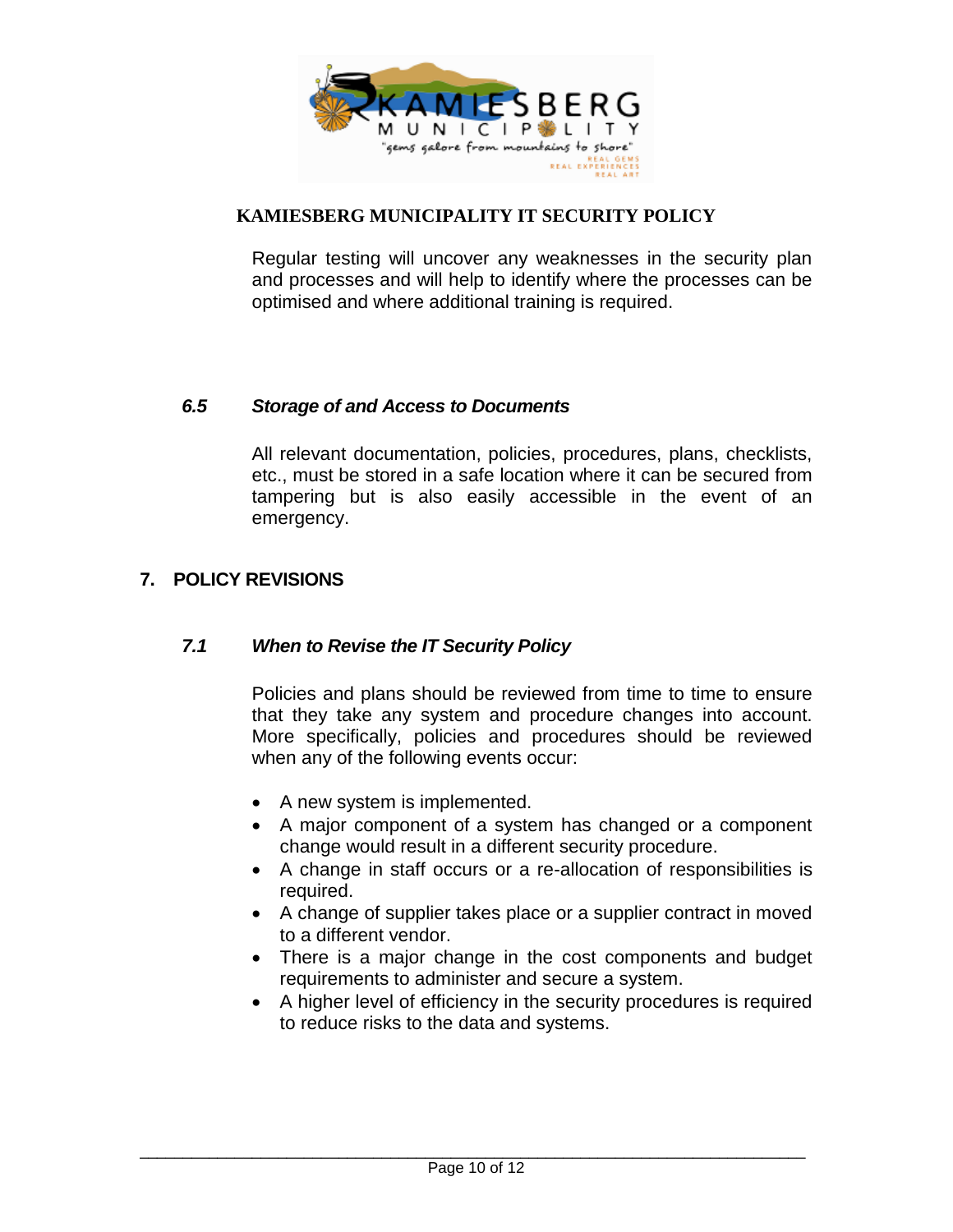

# <span id="page-10-0"></span>*7.2 Who Should Revise the IT Security Policy and Plans?*

Generally, it is the responsibility of each resource in Kamiesberg Municipality to note any problems with the security procedures and plans that may result in a security. As a matter of good practise, the IT Security department or committee should meet at least once a year to review the organisational security policies and all sub policies and plans supporting it. The IT manager is normally the person to initiate a revision to the IT Security policy as the IT manager will be the first to know of system and personnel changes in the IT domain. Outside assistance in the form of it and other security specialists may be utilised as required, with the proviso that they sign a full confidentiality and non-disclosure agreement prior to the commencement of any work.

# <span id="page-10-1"></span>*7.3 Documenting the IT Data and Systems Security Policy Changes*

All changes to the IT data and Systems Security documents should be briefly described on the control sheets on the cover of each policy or plan. The revision or version number should be updated and the revised document must be signed off by those duly authorised to do so. The old version should be archived immediately to prevent it from being confused with the new revision. The new revision should replace the old version in the storage location for the Security documents. The updated document should be circulated to all involved in the provision of IT security services and each role player should sign that they have read and understood the changes to the document.